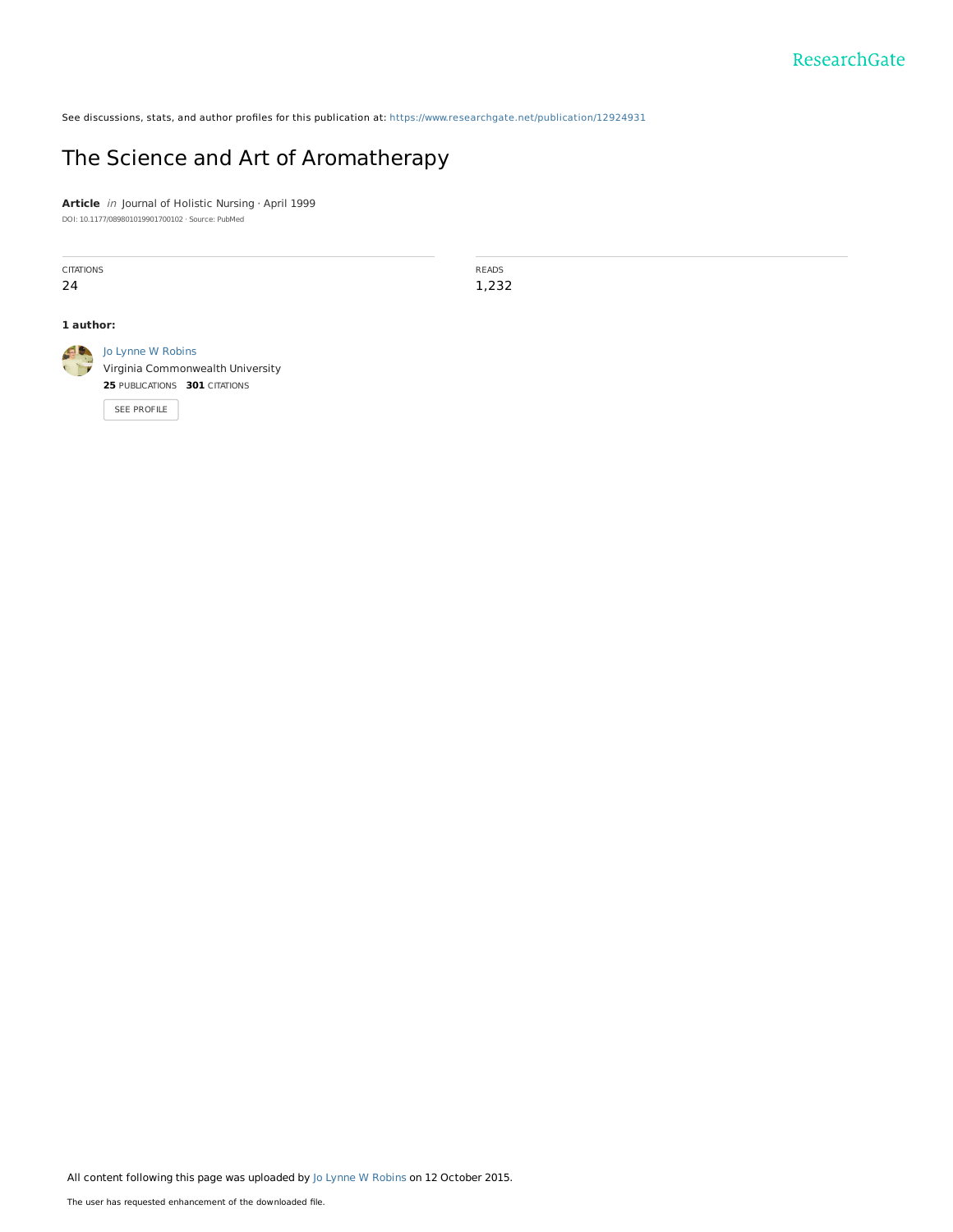# *The Science and Art of Aromatherapy*

**Jo L. Wheeler Robins, R.N., M.S., A.N.P.**

*Virginia Commonwealth University/ Medical College of Virginia Physicians*

*Essential oils have been used for thousands of years. Hippocrates claimed that the way to health was through aromatic baths and massages . Much anecdotal evidence exists regarding aromatherapy's positive effects on recipients. However, well-designed research trials are sparse. Certainly much controversy exists regarding the appropriate way to conduct research on holistic therapies. Can their effects be broken down and studied without contradicting the central premise on which holism is based? The purpose of this article is to review the current state of the science of aromatherapy and to propose future research. The author also offers guidelines for safe aromatherapy practice while awaiting future research on its clinical efficacy.*

**Aromatherapy involves** the therapeutic use of essential oils—concentrated oils extracted from various parts of aromatic plants (e.g., flower, stem, leaf, root, bark)—with the intent to calm, balance, and rejuvenate mind, body, and spirit (Corio, 1993). In general, essential oils are derived from plants through steam distillation.

Aromatic oils have been used for almost 5,000 years. Egyptians used essential oils for embalming, cosmetics, perfumes, and love potions (Lawless, 1997). There are more than 180 references in the Bible to the use of oils for mental, spiritual, and physical healing (Welsh, 1997).

Modern aromatherapy was originally developed in Germany in the 16<sup>th</sup> century, but most of its development has occurred in the current century (Urba, 1996). Gattefosse, a French chemist, investigated the antibacterial and healing properties of essential oils during World War I while treating wounded soldiers (Walsh, 1996). According to Welsh (1997), Dr. Jean Valnet, a French army surgeon, further fueled the revival of aromatherapy during World War II. Currently, an

JOURNAL OF HOLISTIC NURSING, Vol. 17 No. 1, March 1999 5-17 © 1999 American Holistic Nurses' Association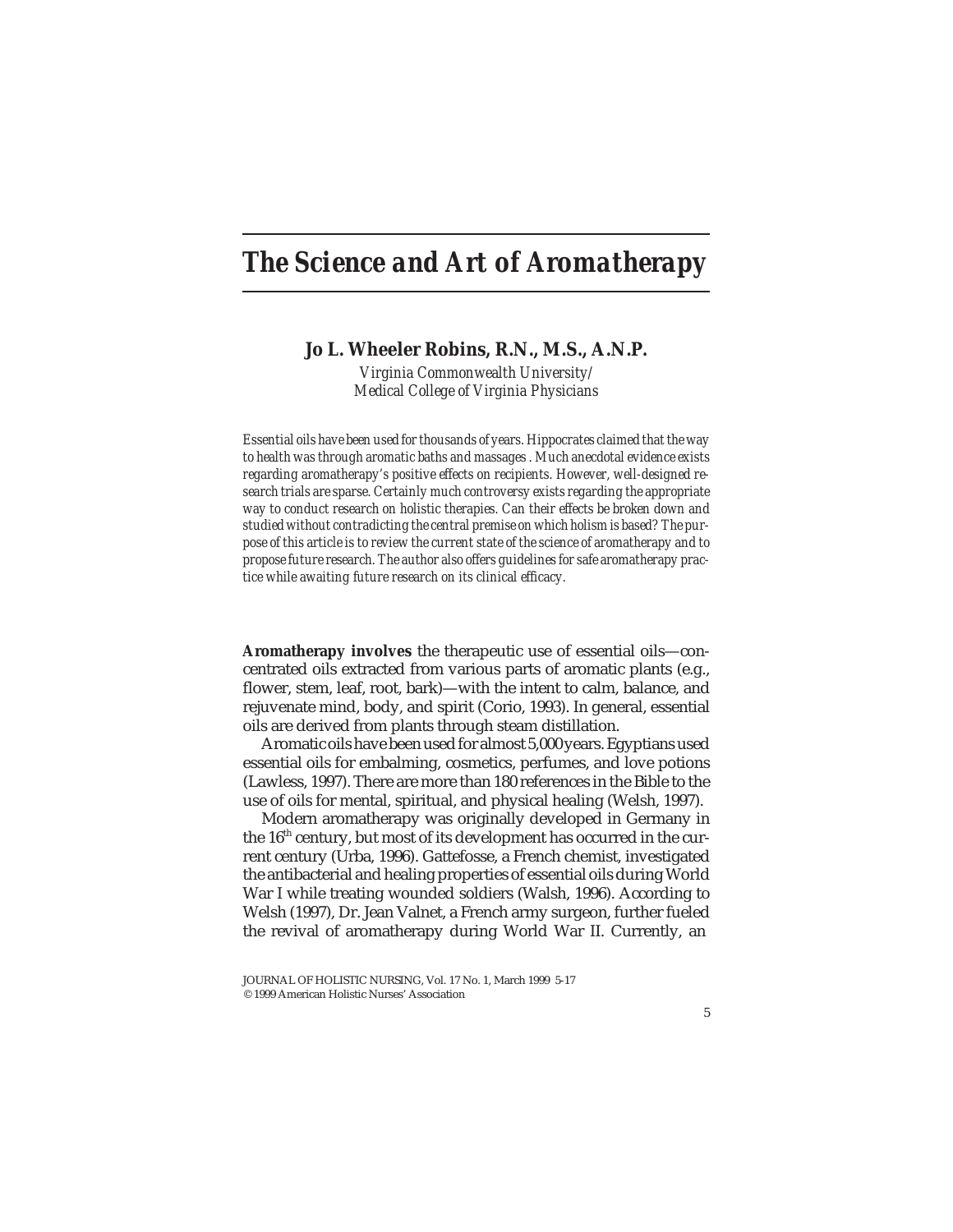international market exists for aromatherapy oils. They are manufactured and used worldwide. In France, medical students are required to study aromatherapy; it is frequently prescribed by physicians and typically covered by insurance (Lavabre, 1990). In Japan, manufacturers filter essential oils such as rosemary and lavender through factory ventilation systems to improve productivity and prevent the spread of communicable illnesses such as influenza (Keville & Green, 1995). According to Lawless (1997), bacteria generally do not develop resistance to essential oils as they do to antibiotics. In the last 5 years, the popularity of aromatherapy among clinicians and lay people in the United States has grown dramatically.

There are two issues to consider when incorporating a therapy into clinical practice: safety and efficacy. Few adverse reactions to aromatherapy are reported in the literature. Two articles have been written documenting cases of contact dermatitis resulting from exposure to essential oils. According to Schaller and Korting (1995), a 53-yearold man in Germany was admitted and treated for severe contact dermatitis resulting from exposure to several essential oils. He was found to be highly allergic to linalool, a compound found in lavender, rosewood, and jasmine oils. He was using these oils, among others, routinely. He was treated, and his skin lesions resolved; however, they returned when he went home, although he was no longer practicing aromatherapy. The second reaction was believed to have resulted from airborne molecules. There was no elaboration as to whether these essential oils were being used correctly. This report also mentions the phototoxic nature of bergamot oil. In addition, laurel oil was implicated in causing cheilitis and stomatitis. Laurel oil is frequently used in men's cologne and medicated facial cleansers. The authors concluded that in the German literature, jasmine and lavender oils are considered rare contact allergens, but they expressed concern about an increasing incidence as the use of essential oils increases.

Bilsland (1990) described an episode of contact dermatitis related to marigold essential oil. Burns and Blamey (1994) noted that 3% (*n* = 16) of the 585 participants in their study complained of transient adverse effects related to peppermint and clary sage essential oils. Participants complained of burning when peppermint oil was applied to the forehead for nausea and vomiting. A few participants thought clary sage had an unpleasant odor.

In summary, it seems prudent to use caution when considering the use of essential oils in individuals with atopic or sensitive skin. According to the current literature, aromatherapy is a safe therapy.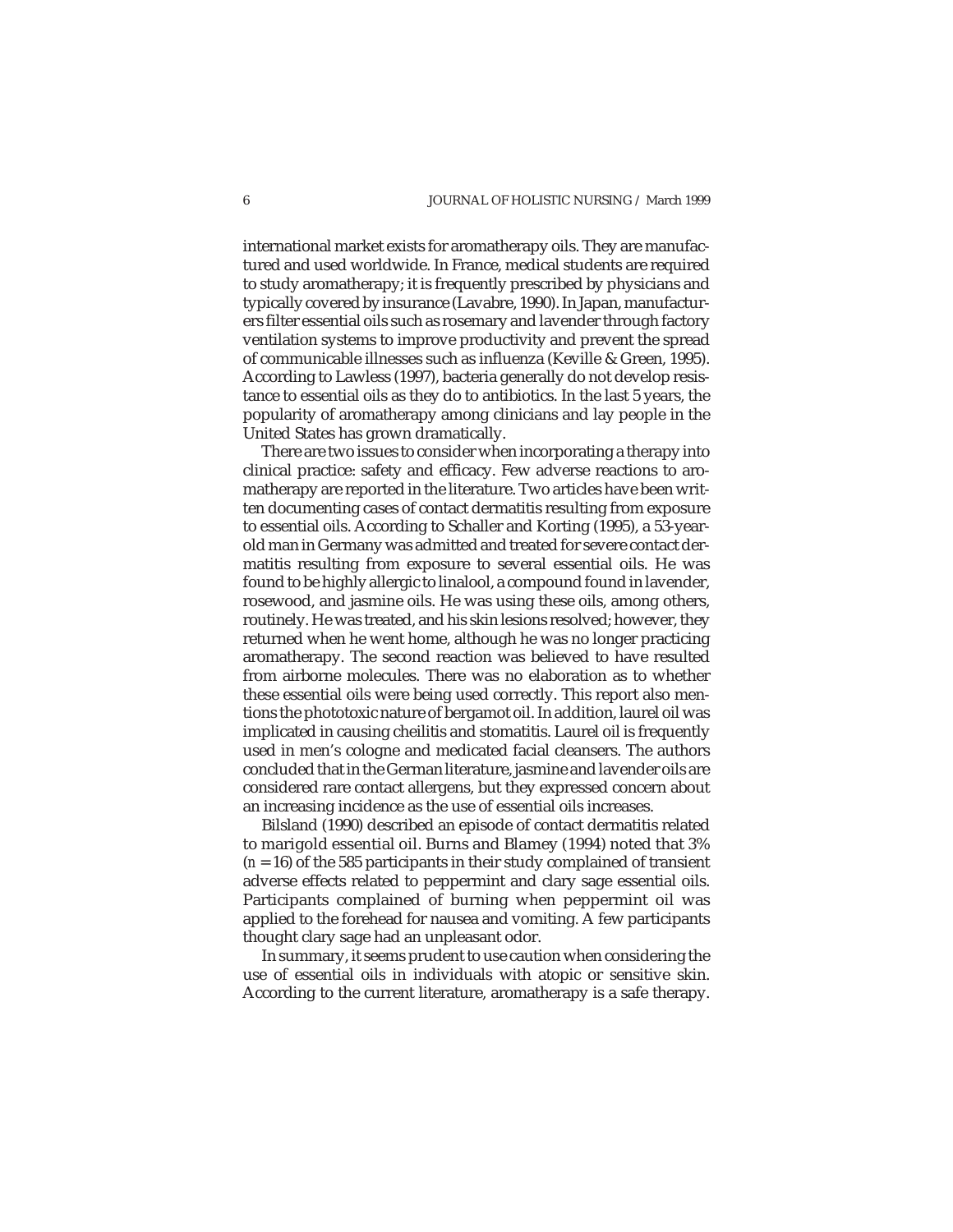However, its effectiveness has not been clearly documented. Much of the research concerning its clinical efficacy is anecdotal. Very few well-designed research trials have been conducted. If aromatherapy is to be successfully and responsibly integrated into mainstream nursing practice, its efficacy needs to be established. The debate on the appropriateness of studying holistic therapies in a reductionistic paradigm is appropriate here and will be addressed when suggesting directions for future research. First, a review of aromatherapy research will be presented.

#### **THE SCIENCE OF AROMATHERAPY**

Research reports and articles on aromatherapy were found by electronically searching Medline and the Cumulative Index to Nursing and Allied Health Literature (CINAHL). The reference lists of articles found were also reviewed for research reports.

### **"Soft" Evidence**

In an article titled "Flower Power," Wise (1989) described many uses of aromatherapy ranging from the use of geranium, lavender, and marjoram for calming and comforting to the use of lavender for migraine headaches. This article beautifully describes the use of aromatherapy by nurses in a hospital in England; however, no research was cited to support these uses. In an article about the use of complementary therapies in the elderly, Passant (1990) explained that essential oils were effective in promoting relaxation and comfort. She stated that the oils were chosen intuitively; again, no research was included. Tobin (1995) reported success when using aromatherapy in patients with dementia. In an anecdotal report, she described the tendency of aromatic massage to delay, reduce, and even prevent agitation. She used lavender, orange, geranium, and clary sage. In a beautiful narrative, Lennox (1997) describes the incorporation of aromatherapy in the nursing home where she is a part-time nurse. The typical, often unpleasant nursing home scent had been replaced by the scents of jasmine and lavender. She reported the resolution of both a chronic leg ulcer and an episode of cellulitis. One resident's chronic depression improved.

In a descriptive research report, Walsh (1996) explored the use of aromatherapy for the treatment of psoriasis in 15 clients. The clients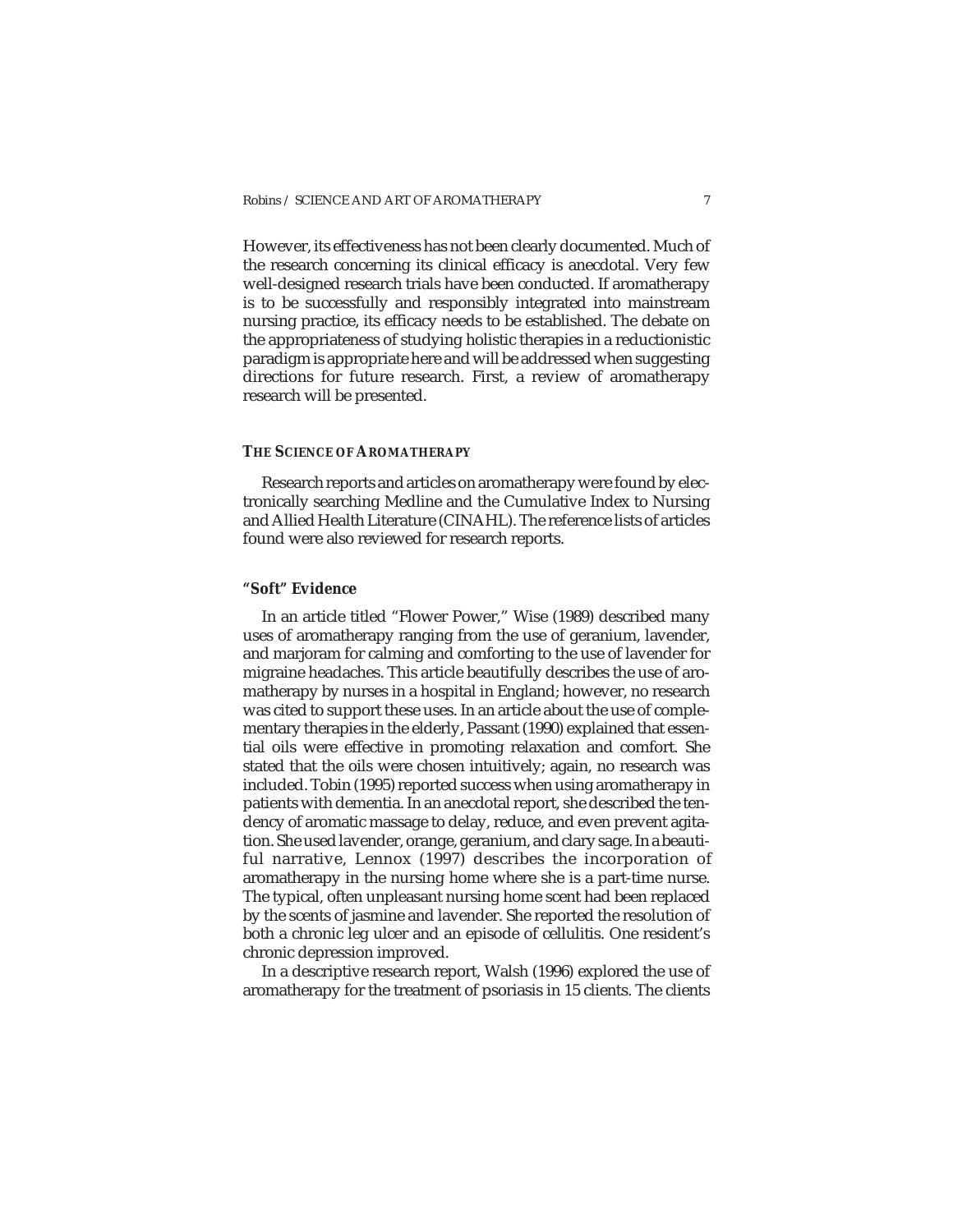were asked to apply aromatherapy preparations (essential oils in a carrier oil) to their bodies daily. They were also asked to add six to eight drops of essential oil to their bath and soak for at least 10 minutes. Aromatherapy prescriptions were individualized. Essential oils included bergamot, lavender, lemon balm, jasmine, geranium, and sandalwood. Various carrier oils were used including avocado, wheat germ, sweet almond, evening primrose, and coconut. Of the 15 clients, 14 reported marked improvement in the skin condition, including a reduction in the number and severity of outbreaks and lengthened remissions between outbreaks. Walsh also cited psychological and personal benefits related to the improvement of the psoriasis. Six clients experienced increased confidence and self-esteem and a reduction in embarrassment. These clients were able to engage in sports and other activities they had been too self-conscious to undertake in the past. Five clients experienced significant improvement in their personal relationships. They felt this was due in part to the ability of their partners to engage in the treatments, as they were much more pleasant to apply than the traditional topical treatments. Although this was not a controlled study, it does provide insight into both the science and art of aromatherapy.

In another descriptive study, Burns and Blamey (1994) examined the use of aromatherapy in childbirth. A total of 585 women were enrolled in this study. Trained midwives administered aromatherapy to women in labor and delivery. Ten essential oils were chosen based on their healing properties, including lavender, clary sage, peppermint, eucalyptus, chamomile, frankincense, jasmine, rose, lemon, and mandarin. The oils were administered in various ways including inhalation and topical application. Given to calm uterine contractions and reduce anxiety, lavender was used most frequently. Peppermint oil was given as a drop on the forehead for nausea and vomiting. A total of 80% of women started childbirth with essential oil as the only form of analgesia. Two thirds of participants were later given other forms of analgesia. Of the participants who used aromatherapy, 62% described the essential oils as effective. The authors concluded there was a high degree of overall satisfaction when using aromatherapy in labor and delivery. They also mentioned they had decided to temporarily stop using the oils while they interpreted the data. However, mothers and midwives insisted the option should remain and the practice continued. Again, this was not a rigorous trial, but again, the effects of aromatherapy were believed to be beneficial by the participants.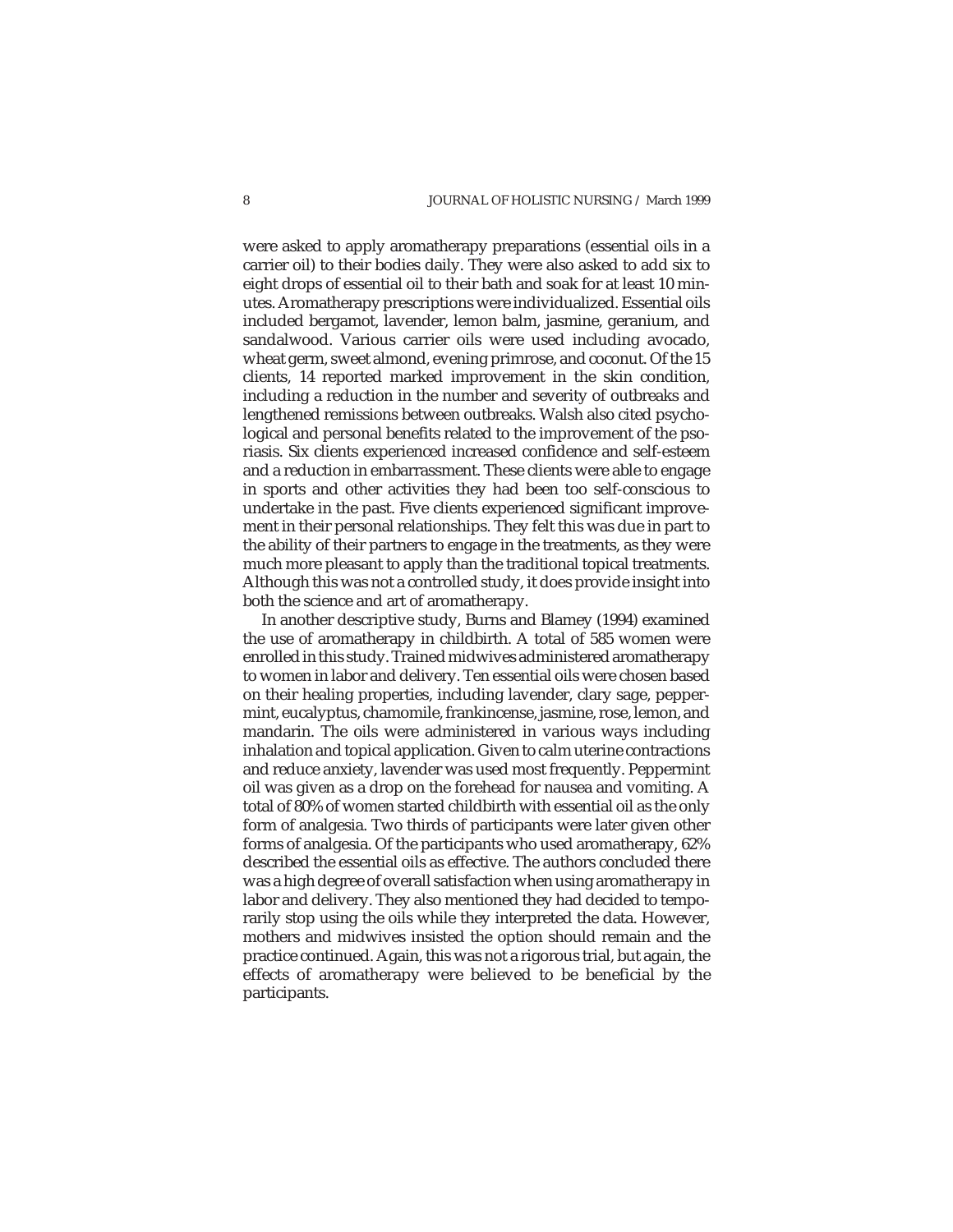In a pilot study with 15 elderly patients, Hudson (1996) investigated the sedative effects of lavender essential oil. She theorized that if the quality of sleep could be improved in the elderly, their days would be spent in more alert therapeutic activities. The essential oil was placed on the patients' pillows at night. She found that lavender angustifolia improved sleep quality in 84% of the patients and increased daytime activity levels and alertness in 70% of the patients. Based on the encouraging results of this pilot study, a larger trial is certainly indicated.

## **"Hard" Evidence**

A few more rigorous, experimental studies were found in the literature. Buckle (1993) investigated the effects of two different types of topically applied lavender essential oil on cardiac surgery patients in an attempt to disprove two assumptions about the effectiveness of essential oils. Often, aromatherapy is practiced with massage, making it difficult to know if there are effects independent of those associated with touch. Also, aromatherapy's effects are often attributed to the placebo effect. Buckle's (1993) hypothesis was stated as follows:

If it could be shown that there is a difference between the therapeutic effects of two essential oils of the same genus, but different species, which had close chemical affinity, then it would seem to disprove the hypothesis that aromatherapy using topical application of oils is effective purely because of the touch, massage, or placebo factor. (p. 32)

She chose two species of lavender: *Lavandula angustifolia* and *Lavandula burnatii*. A total of 28 patients were given 20-minute massages to the feet, legs, hands, arms, and forehead by the researcher, using a randomly assigned lavender oil during the afternoon/evening on two consecutive days. Four patients were dropped from the trial for medical reasons, leaving 24 patients for analysis. Of the 24 participants, 20 exhibited slower, deeper respirations, with four participants experiencing a drop from 32 to 22 breaths per minute. Blood pressure and pulse rates were essentially unchanged. Emotional and behavioral stress levels were measured before and after each treatment. Included in the report were bar charts showing mood, coping, anxiety, and positive effects of lavender A and lavender B. However, the tools used to measure these responses were not specified. The author concluded that because lavender A was more effective than lavender B in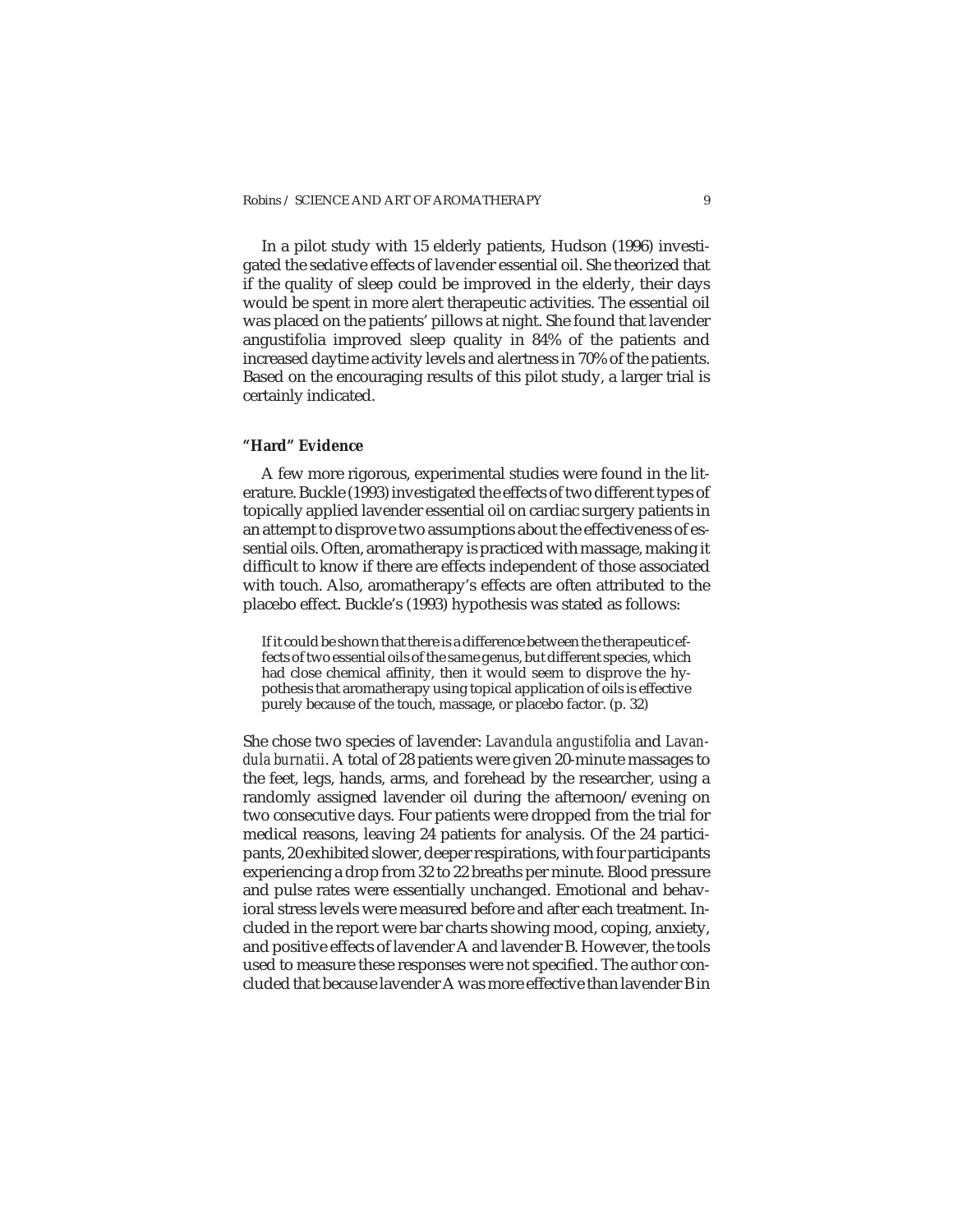reducing anxiety, the therapeutic effects of aromatherapy are not simply due to the effects of massage, touch, or placebo. This is an unfounded conclusion given the absence of a control group and the lack of control over other potential confounding variables. There were also no statistical analyses reported. In addition, the author stated that this was a double-blind trial, but this is a fallacy. Although each of the oils was sent for gas chromatography to document their different compositions and the results were kept secret, the oils reportedly smell so distinctly different that blinding cannot be claimed. Nevertheless, this trial does demonstrate the potential antianxiety effects of lavender essential oil, which is one of the benefits ascribed to lavender in aromatherapy texts. It is known that aromatherapy can produce either stimulating or sedative effects upon inhalation of fragrance compounds (Buchbauer, Jirovetz, Jager, Plank, & Dietrich, 1993).

Another experimental study evaluated the effects of aromatherapy, massage, and periods of rest in an intensive care unit (Dunn, Sleep, & Collett, 1995). A total of 122 patients admitted to a general intensive care unit were randomly assigned to one of three groups: massage, aromatherapy using essential oil of lavender, or a period of rest. Pre- and posttreatment measures of blood pressure, pulse, and respiratory rate, as well as behavioral assessment of anxiety, mood, and ability to cope were assessed using a modified assessment tool developed for intensive care patients who are unable to verbally respond. The tool included both positive and negative responses based on observable behaviors such as motor activity, somatic changes, and facial expressions. The validity and interrater reliability of the tool was assessed and thought to be adequate. The majority of participants received two treatment sessions with more than half receiving all three treatments. Rest was as effective as massage in reducing anxiety and improving mood, and it was also as effective as aromatherapy in improving coping ability. One concern of the authors was that a 1% concentration of lavender oil was used, which was at the lower end of the range of recommended dilution. They hypothesized that a 2% dilution might have shown more beneficial effects. Other than the absence of a control group, there were no major methodological flaws in this study. Certainly, periods of rest should be incorporated into the intensive care unit experience, and massage and aromatherapy may be useful adjuncts to enhance well-being in this population.

A randomized clinical trial was conducted investigating the effects of lavender oil in relieving perineal discomfort following childbirth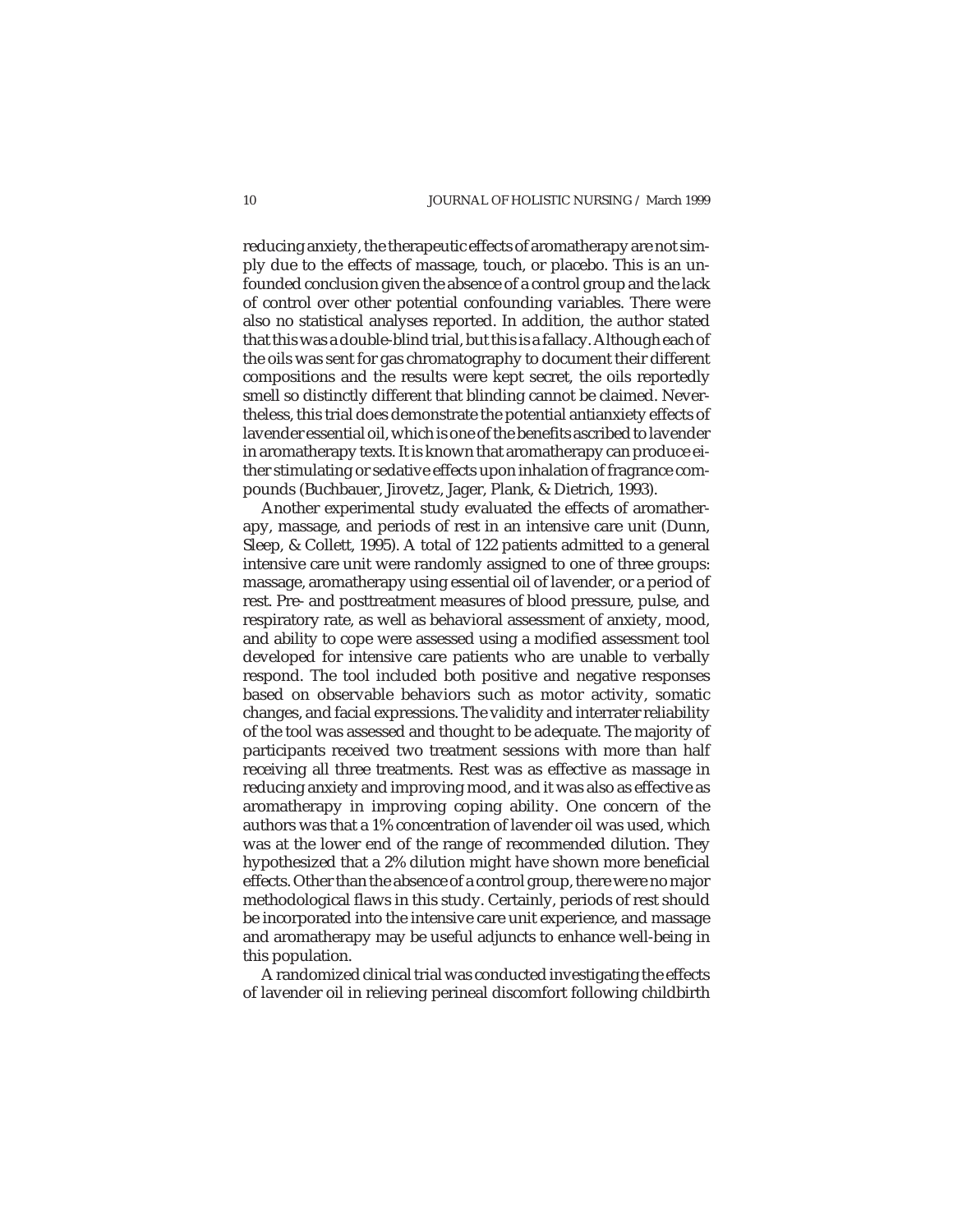(Dale & Cornwell, 1994). In this trial, 635 women were blinded to the specific treatment condition and randomly assigned to one of three groups: one using pure lavender oil, one using a synthetic lavender oil, and one using an inert substance in a daily bath for 10 days following normal childbirth. A common belief among aromatherapy practitioners is that essential oils are necessary to achieve the desired benefit because of the presence of their life force, which is inherent only in living matter. It is believed that synthetic oils do not deliver the same therapeutic results, although Martin (1996) has begun to dispel this idea based on chemical analyses of essential and synthetic oils that have yielded no differences in chemical structure. Dale and Cornwell (1994), following primary and secondary data analyses, found no statistically significant differences in mean daily perineal discomfort scores among the three groups in the 10-day period. Using an analysis of effect size to standardize the magnitude of differences between these mean scores, there were no statistically significant differences. In the only reported rigorous experimental trial employing a control group, two null hypotheses were retained: (a) There are no differences in effect between lavender essential oil and synthetic lavender oil, and (b) there is no effect on postpartum perineal discomfort when lavender oil is used as a bath additive.

Despite some interesting and valuable insights, this review of the research demonstrates that there is a paucity of well-designed studies investigating the effects of aromatherapy. In addition, of the welldesigned clinical trials conducted, the results are not consistent regarding the efficacy of essential oils. In general, participants enjoyed the aromatherapy interventions. This fact alone makes aromatherapy a viable modality for self-care and possibly holistic nursing care. However, further investigation into the efficacy of aromatherapy is needed.

### **Directions for Future Research**

In an interesting report, Martin (1996) reviewed the current evidence and clinical significance of the "role of olfactory stimulation in the alteration of cognition, mood, and social behavior," concluding there is "a common, if uneasy, relationship with the holistic practice of so-called aromatherapy" (p. 63). The review includes both quantitative and qualitative research. Martin cited several authors who noted cognitive improvement in a number of tasks when participants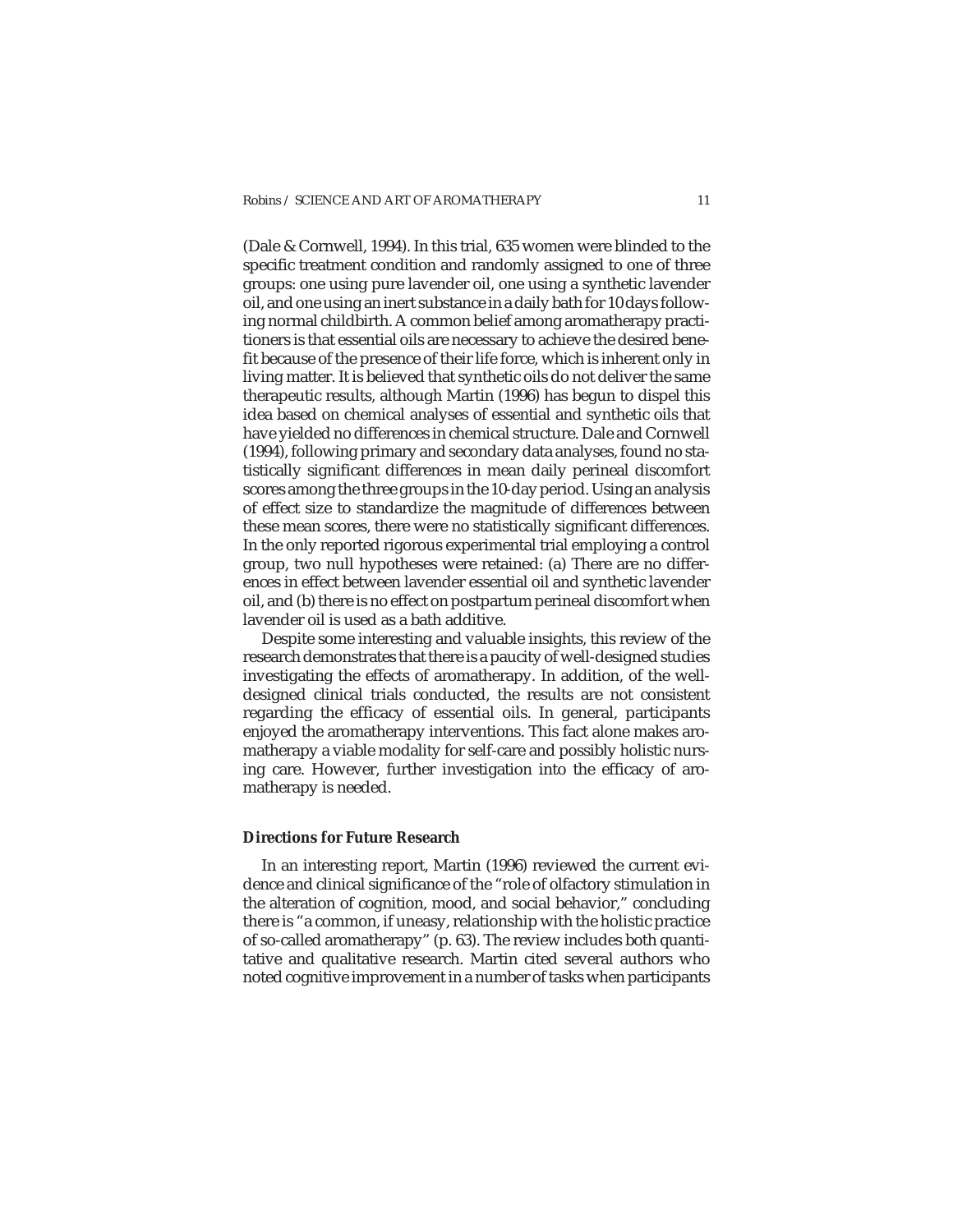were exposed to odors, including photo and slide recognition, and word recall. This branch of research is known as *olfactory psychology*. This area of research is distinguished from olfactory remediation or aromatherapy primarily by its consistently quantitative research paradigm. Martin concluded that carefully designed trials are needed to assess the potential effects of aromatherapy on human health; he calls for research projects containing adequate sample sizes, objective measurements of the outcome variables of interest, partitioned effects of confounding variables, and follow-up studies.

Following the current review of the scientific status of aromatherapy, I concur with Martin (1996). Admittedly, this strategyinvolves subjecting a holistic practice to a reductionistic scientific approach. However, rigorous designs are necessary to investigate the specific effects of aromatherapy. Furthermore, holism and reductionism are not mutually exclusive terms. Owens and Holmes (1993), in their review of holism, encapsulated the holism-reductionism dichotomy. They described the historical evolution of this conflict from the time of the ancient Greeks, who believed that human beings could not be understood unless nature was understood and that nature was comprised of organisms as complete wholes rather than parts. Descartes then contradicted this notion by breaking the whole into parts and the mind and body into separate entities. Owens and Holmes offered a solution to the dilemma by identifying the underlying theme of parts and wholes and their interrelationships or connectedness. They stated that a part is simultaneously part and whole, regardless of whether it is being viewed strictly as a part or as part of a greater whole. The purpose of both holism and reductionism is to discover what can be known, but from somewhat different perspectives.

King (1994), in a review of the scientific status of aromatherapy, stated that effective therapies are composed of the following three key components: (a) The therapist should possess a positive attitude, (b) the therapy should be based on beliefs also shared by others, and (c) these beliefs should be scientifically valid. He concluded that aromatherapy measures up in the first two respects, but it lacks the third key component. In a review of the scientific evidence of mind-body medicine and holistic approaches, Sommer (1996) concluded that "outcome studies appear to be the best way to evaluate these methods as they can be implemented safely without a requirement to fully understand their mechanisms of action" (p. 1241). This statement is particularly important when considering aromatherapy trials.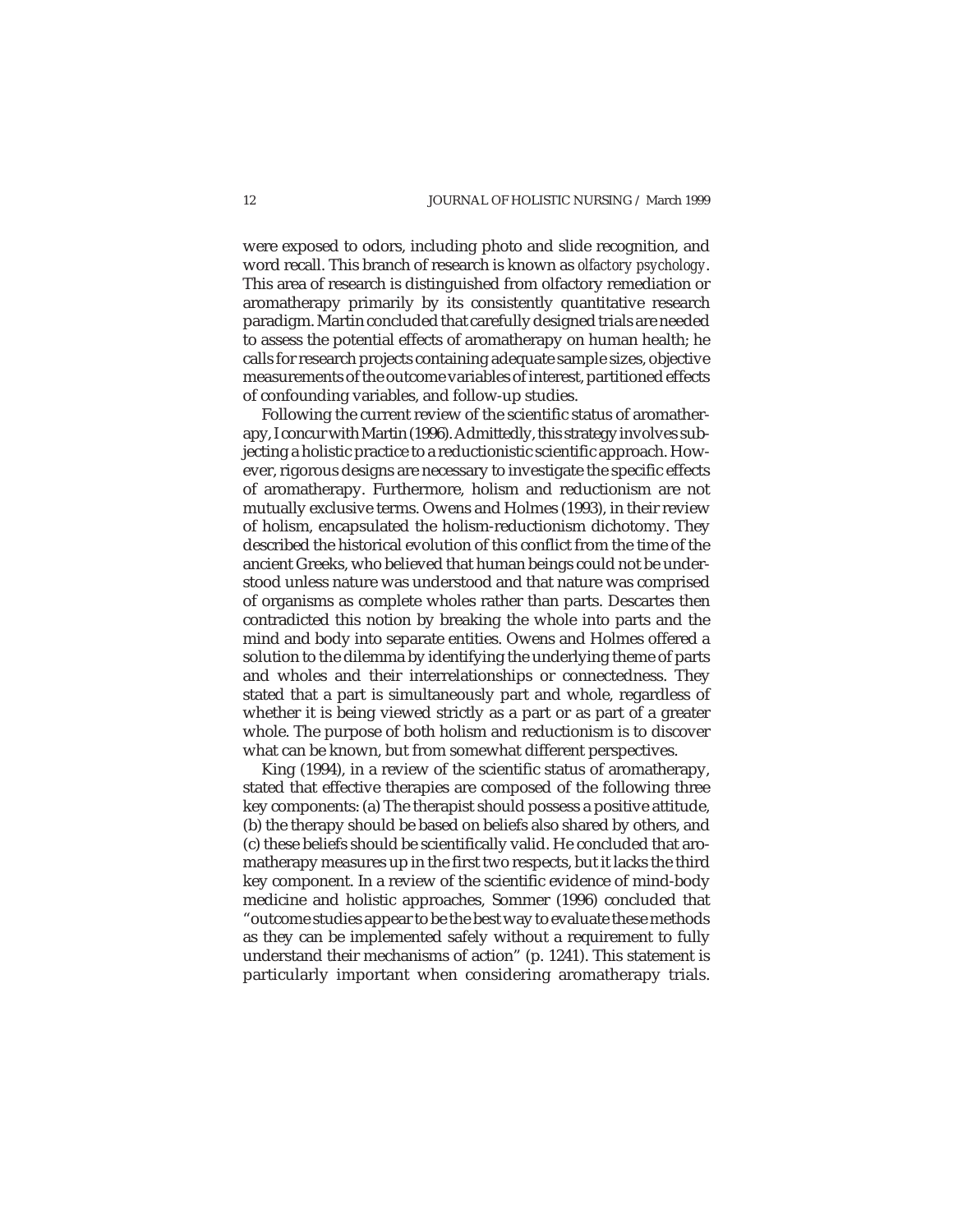Patient satisfaction and well-being are outcomes that need to be considered because they may justify our ethical use of aromatherapy even if well-controlled trials investigating other outcomes do not provide positive results. Also, essential oils are absorbed through the skin and inhaled through the nose. It is believed that they exert their effects via the limbic system, but there is evidence that the cerebral cortex (in addition to the amygdala of the limbic system) is responsive to olfactory stimulation (Martin, 1996). In addition, as Buckle (1993) demonstrated, different species of oils may produce different effects. Currently, much is unknown about the mechanisms of action of essential oils.

A scientifically derived knowledge base is needed to guide the appropriate use of essential oils in clinical practice. Aromatherapy is currently enjoying a surge in popularity among lay people as well as nurses. However, if aromatherapy is to be widely incorporated into nursing education and practice, more well-designed research is needed. Aromatherapy is a potentially valuable therapy, and its place in clinical practice needs to be further evaluated. The positive anecdotal evidence needs to be verified using a scientific paradigm. King (1994) illustrated this point quite eloquently, stating that

aromatherapy is a shadowy world of romantic illusion, its magic easily dispelled by the harsh light of science. Its quaint notions may have a value for patients equivalent to a child's belief in Father Christmas. It would be uncharitable to break the spell too soon. (p. 413)

King concluded that future research should view the therapeutic elements of an aromatherapy session separately. He cited the relationship with the practitioner, the use of background music, the effects of massage, the pharmacological effects of essential oils absorbed through the skin, and the psychological effects of the particular fragrance. Many of the studies reviewed are methodologically, procedurally, and statistically flawed. Well-designed trials are needed to appropriately assess the specific effects of aromatherapy on health.

According to the current review, more scientific evidence is needed concerning basic mechanisms of action and efficacy of particular oils in particular populations to foster the effective justifiable use of essential oils in nursing practice. Guidelines have been presented to facilitate these efforts. In the meantime, however, it is reasonable—based on the currently available literature and research—to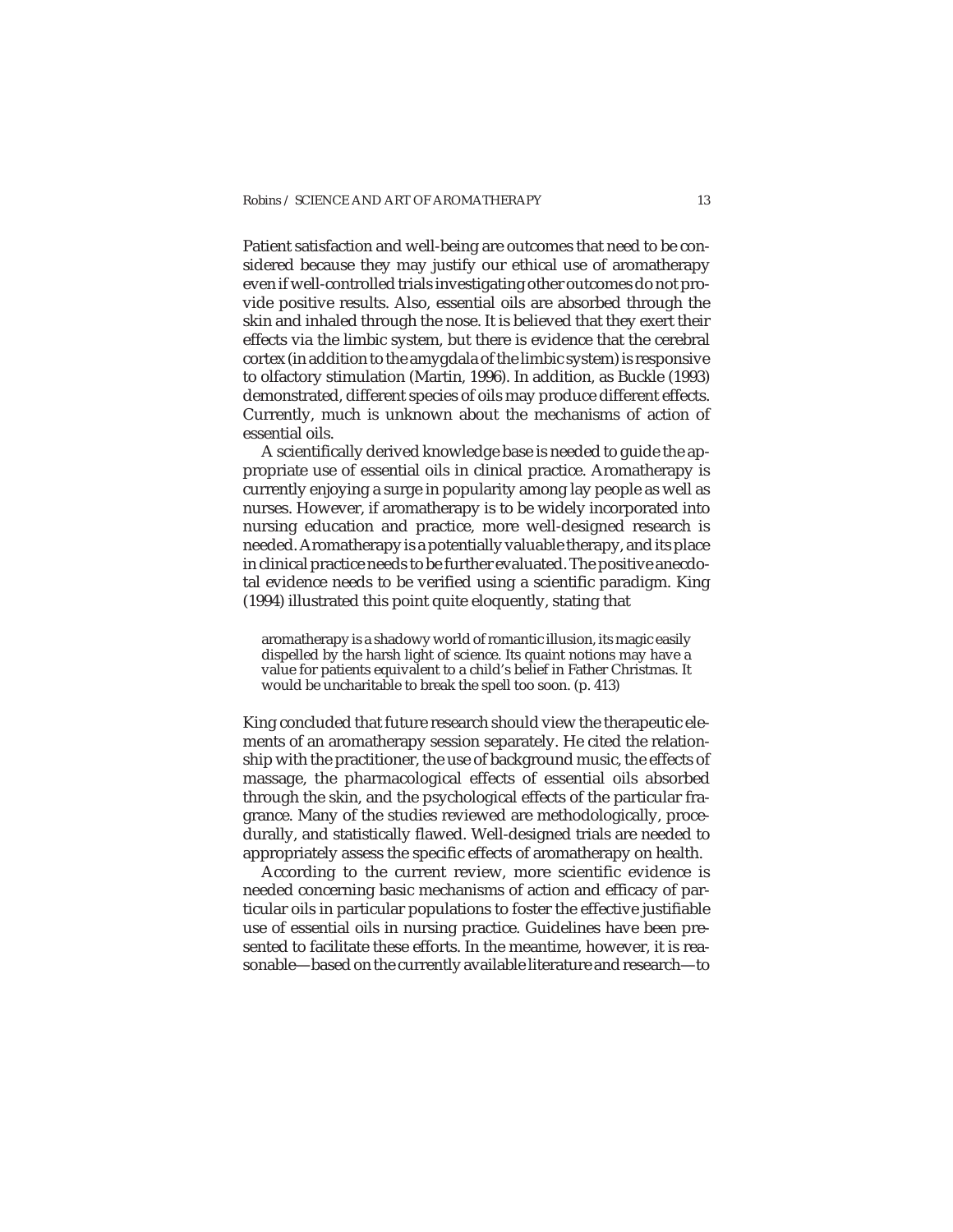consider incorporating aromatherapy into practice. The following are general guidelines for the beginning of the incorporation of aromatherapy into practice.

#### **THE ART OF AROMATHERAPY**

In general, to maximize patient safety and efficacy, one should have some formal training before using or recommending aromatherapy in nursing practice. There are multiple books and articles on the subject as well as formal training courses (see appendix).

Aromatherapy oils are widely available. A good oil to begin with is lavender. In general, lavender angustifolia is available in the United States and has demonstrated promising results in the research literature. This may be the most popular of aromatherapy oils. It is certainly the most frequently investigated. It is also relatively inexpensive. Essential oils are priced based on the amount (usually in pounds) of a plant it takes to extract one ounce of oil. It takes 50 pounds of eucalyptus, 150 pounds of lavender, 500 pounds of rosemary, and 2,000 to 3,000 pounds of rose to produce one ounce of essential oil (Pounds, 1992).

According to aromatherapists, lavender is a cell rejuvenator, antiseptic, and immunostimulant. It is known for its calming effects, and it is said to enhance well-being (Worwood, 1991). Essential oils can be used in massage/bath oil, inhalation, compresses, lotions, and hydrating mists. Wafer (1994) has successfully incorporated aromatherapy into practice in a hospital nursing unit that administers aromatherapeutic baths, foot baths, inhalation, compresses, and massages. In general, essential oils should not be ingested. Some essential oils such as peppermint are safe for ingestion (Holt, Muntyan, & Likver, 1996). However, ingestion of essential oils should be done only in the care of a skilled aromatherapist or clinician. In general, essential oils should not be applied directly to the skin. They should be mixed in a carrier oil such as vegetable oil, sesame, almond, or jojoba. Cold pressed oils should be used because they are free from chemical solvents, heat, and other contaminants. Caution is appropriate when working with clients who have very sensitive skin or respiratory disorders such as asthma. Often, these conditions can be improved with aromatherapy, but one must acquire an appropriate level of training prior to working with these individuals.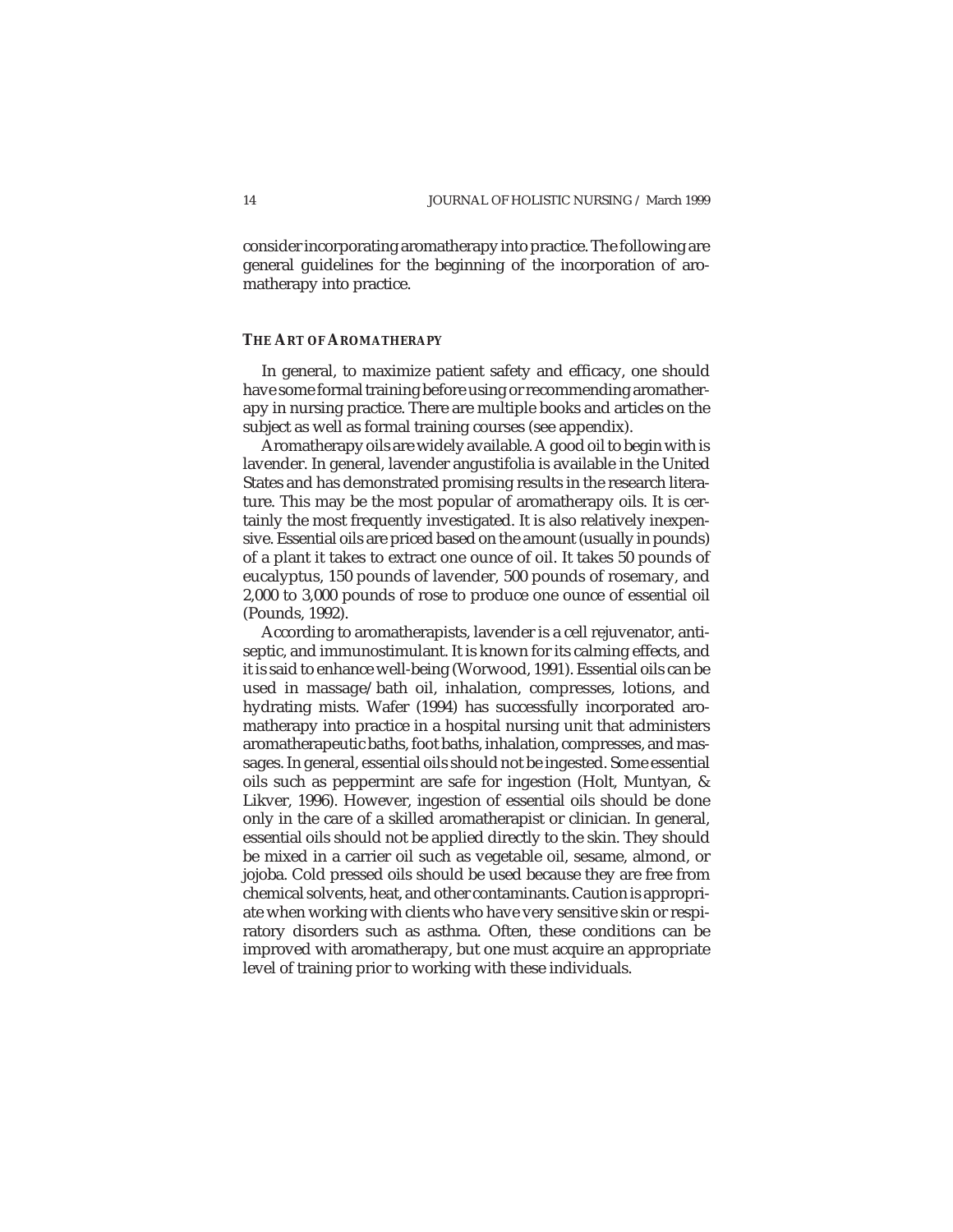#### **CONCLUSION**

Aromatherapy can be a useful adjunct in nursing practice if used appropriately. Research has only barely begun to demonstrate its potential for increasing well-being and improving health. Because of its safety and anecdotal efficacy, it is reasonable to incorporate aromatherapy into practice while acknowledging the need for further scientific investigation into its potential benefits and possible side effects. According to Sommer (1996), holistic therapies provide clients with "self care skills and hope for a greater quality of life in a true partnership with us" (p. 1241). Mailhot (1996), in an eloquent description of the "operating room of the future," stated " [We] may be performing procedures on patients 'anesthetized' by acupuncture, therapeutic touch, and aromatherapy in a totally bloodless environment" (p. 28E). These closing quotes provide a sense of holism and wellbeing in nursing practice in a time of great change and transition. Our holistic practices and scientific endeavors may provide further evidence that aromatherapy and other complementary therapies may enhance care and healing in the 21<sup>st</sup> century.

### **APPENDIX Aromatherapy Information and Sources**

- Jane Buckle teaches aromatherapy courses around the country. She can be reached at P.O. Box 868, Hunter, NY 12442; fax: (518) 263-4031.
- The American Alliance of Aromatherapy is a professional organization working to share knowledge, encourage education, and foster ethical and equitable business practices. They can be reached at (503) 392-4006, fax: (800) 809-9808 or AaoA, P.O. Box 309, Depoe Bay, OR 97341.

For additional information, please see the following sources:

Aloi, P. (1997, Winter). Braving the cold and flu season with aromatherapy. *Herb Quarterly*, 36-41.

Buckle, J. (1994). Aromatherapy: The scents for survival. *Beginnings*, *14*(5), 1, 4, 7.

Worwood, V. A. (1991). *The complete book of essential oils & aromatherapy*. San Rafael, CA: New World Library.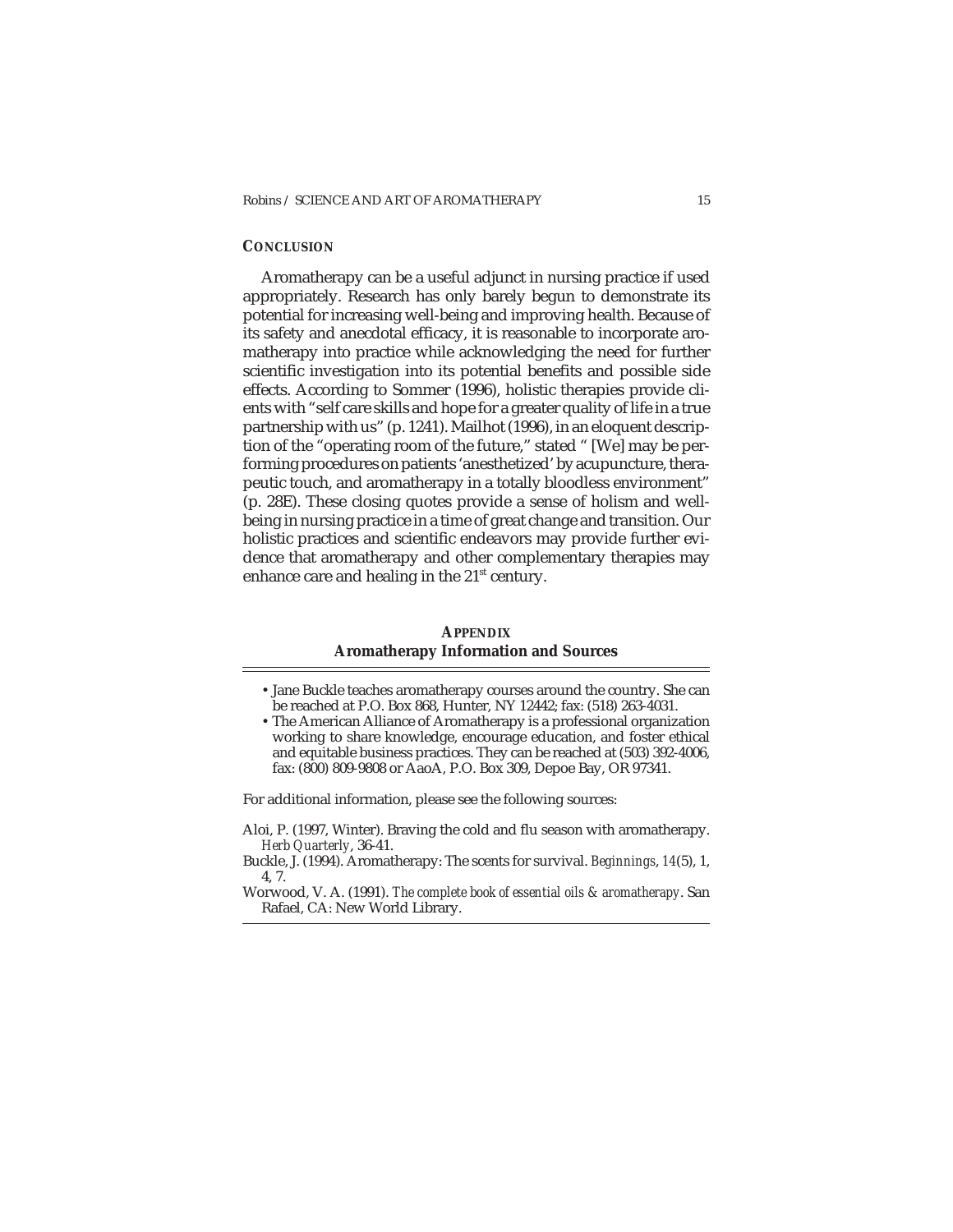### **REFERENCES**

- Bilsland, T. (1990). Allergic contact dermatitis from essential oil of marigold. *Contact Dermatitis*, *7*(1), 55-56.
- Buchbauer, G., Jirovetz, L., Jager, W., Plank, C., & Dietrich, H. (1993). Fragrance compounds and essential oils with sedative effects upon inhalation. *Journal of Pharmaceutical Science*, *82*, 660-664.
- Buckle, J. (1993). Aromatherapy: Does it matter which lavender essential oil is used? *Nursing Times*, *89*(20), 32-35.
- Burns, E., & Blamey, C. (1994). Using aromatherapy in childbirth. *Nursing Times*, *90*(9), 54-60.
- Corio, C. J. (1993). *Enhance quality of life with aromatherapy* [pamphlet]. (Available from QLA, 800-688-8343)
- Dale, A., & Cornwell, S. (1994). The role of lavender oil in relieving perineal discomfort following childbirth: A blind randomized clinical trial. *Journal of Advanced Nursing*, *19*, 89-96.
- Dunn, C., Sleep, J., & Collett, D. (1995). Sensing improvement: An experimental study to evaluate the use of aromatherapy, massage and periods of rest in an intensive care unit. *Journal of Advanced Nursing*, *21*, 34-40.
- Holt, S., Muntyan, I., & Likver, L. (1996, January/February). Essential oils smooth bowel functioning.*Alternative & Complementary Therapies*. (Reprint)
- Hudson, R. (1996). The value of lavender for rest and activity in the elderly patient. *Complementary Therapies in Medicine*, *4*(1), 52-57.
- Keville, K., & Green, M. (1995). *Aromatherapy: A guide to the healing art*. Fredom, CA: Crossing Press.
- King, J. R. (1994). Scientific status of aromatherapy. *Perspectives in Biology and Medicine*, *37*, 409-415.
- Lavabre, M. (1990). *Aromatherapy workbook*. Rochester, VT: Healing Arts Press.
- Lawless, J. (1997). *The complete illustrated guide to aromatherapy*. New York: Barnes & Noble.
- Lennox, M. (1997). Aromatic mixer. *Elderly Care*, *9*(1), 36.
- Mailhot, C. B. (1996). The operating room of the future. *Nurse Manager*, *27*(12), 28E, 28H.
- Martin, G. N. (1996). Olfactory remediation: Current evidence and possible applications. *Social Science and Medicine*, *43*, 63-69.
- Owen, M. J. & Holmes, C. A. (1993). "Holism" in the discourse of nursing. *Journal of Advanced Nursing*, *18*, 1688-1695.
- Passant, H. (1990). A holistic approach in the ward. *Nursing Times*, *86*(4), 26- 28.
- Pounds, L. (1992). Holistic aromatherapy. *Beginnings*, *12*(3), 1,4.
- Schaller, M., & Korting, H. C. (1995). Allergic airborne contact dermatitis from essential oils used in aromatherapy. *Clinical Experience in Dermatology*, *20*, 143-145.